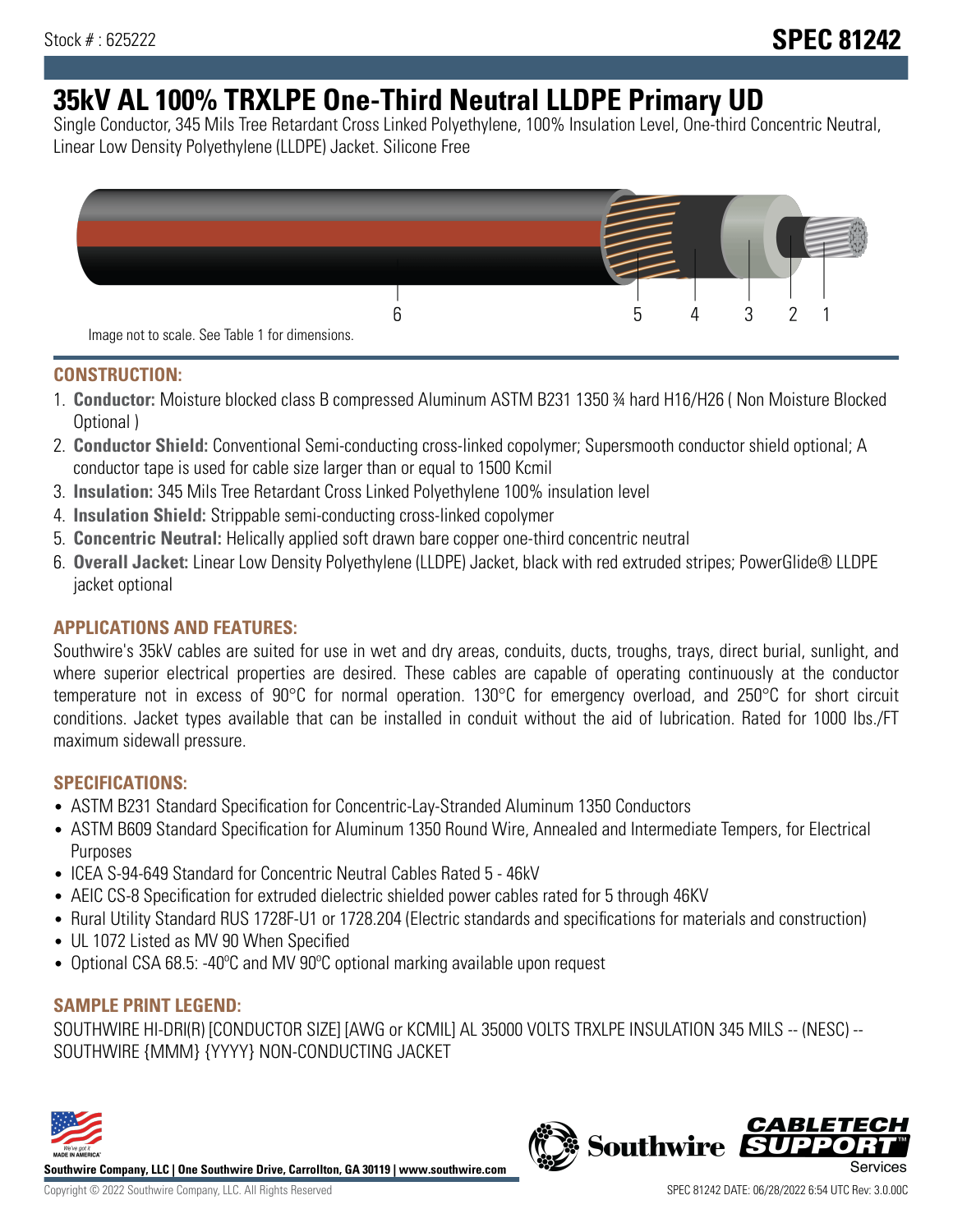## Stock # : 625222 **SPEC 81242**

#### **Table 1 – Weights and Measurements**

| Stock<br>Number | Cond.<br>Size <sup>1</sup> | <b>Diameter</b><br>Over<br>Conductor | <b>Diameter</b><br>Over<br>Insulation | <b>Insul</b><br><b>Thickness</b> | <b>Diameter</b><br>Over<br>Insulation<br>Shield | Concentric<br><b>Neutral</b> | Neutral DC<br>Resistance<br>$25^{\circ}$ C | Jacket<br><b>Thickness</b> | Approx.<br>0D | Approx.<br>Weight    | Min<br><b>Bending</b><br>Radius | Max Pull<br>Tension*' |
|-----------------|----------------------------|--------------------------------------|---------------------------------------|----------------------------------|-------------------------------------------------|------------------------------|--------------------------------------------|----------------------------|---------------|----------------------|---------------------------------|-----------------------|
|                 | AWG/<br>Kcmil              | inch                                 | inch                                  | m <sub>l</sub>                   | inch                                            | No. x AWG                    | $\Omega$ /1000ft                           | mil                        | inch          | Ib<br><b>Y1000ft</b> | inch                            | Ib                    |
| 625222          | 500<br>(37)                | 0.789                                | .525                                  | 345                              | .625                                            | 25x14                        | 0.104                                      | 80                         | .945          | 1837                 | 15                              | 3000                  |

All dimensions are nominal and subject to normal manufacturing tolerances

◊ Cable marked with this symbol is a standard stock item

\* Pulling tension based on pulling eye directly connected to conductor

! UL listed MV-90 Rated

^ HiDri Plus® - Water Blocking Powder

^^ HiDri Plus® - Water Blocking Powder. All Black Jacket

† 2/3 Concentric Neutral

§ HiDri Plus® - Water Blocking Powder. CSA Listed

#### **Table 2 – Electrical and Engineering Data**

| Cond.<br>Size      | 'DC.<br>Resistance<br>@25°C | АC<br>Resistance<br>$\varpi$ 90°C | Capacitive<br>Reactance @<br>60Hz | Inductive<br>Reactance<br>@ 60Hz | <b>Charging</b><br>Current' | <b>Dielectric</b><br>Loss | Zero<br>Sequence<br>Impedance* | Positive<br>Sequence<br>Impedance <sup>®</sup> | Short<br>Circuit<br>Current <sup>@</sup><br>30 Cycle | Allowable<br>Ampacity in<br>Duct 90°C† | Allowable<br>Ampacity<br>Directly<br>Buried 90°C‡ |
|--------------------|-----------------------------|-----------------------------------|-----------------------------------|----------------------------------|-----------------------------|---------------------------|--------------------------------|------------------------------------------------|------------------------------------------------------|----------------------------------------|---------------------------------------------------|
| AWG/<br>Kcmil      | $\Omega/1000$ ft            | $\Omega/1000$ ft                  | $M\Omega^*1000$ ft                | $\Omega/1000$ ft                 |                             | A/1000ft W/1000ft         | $\Omega/1000$ ft               | $\Omega$ /1000ft                               | Amp                                                  | Amp                                    | Amp                                               |
| $\frac{500}{(37)}$ | 0.0354                      | 0.045                             | 0.041                             | 0.041                            | 0.493                       | 2.989                     |                                | $0.151 + 0.046$ 0.048+ $0.040$                 | 9540.3                                               | 380                                    | 450                                               |

\* Calculations are based on three cables triplexed / concentric shield / Conductor temperature of 90°C / Shield temperature of 45°C / Earth resistivity of 100 ohmsmeter

† Ampacities are based on Figure 7 of ICEA P-117-734 (Single circuit trefoil, 100% load factor, 90°C conductor temperature, earth RHO 90, 36" burial depth)

‡ Ampacities are based on Figure 1 of ICEA P-117-734 (Single circuit trefoil, 100% load factor, 90°C conductor temperature, earth RHO 90, 36" burial depth)

#### **Table 3 – Weights and Measurements (Metric)**

| Stock<br>Number/ | Cond.<br>Size <sup>1</sup> | <b>Diameter</b><br><b>Over</b><br>Conductor | <b>Diameter</b><br><b>Over</b><br>Insulation | Insul.<br><b>Thickness</b> | <b>Diameter</b><br>Over<br>Insulation<br><b>Shield</b> | Concentric<br><b>Neutral</b> | Neutral DC<br>Resistance<br>$25^{\circ}$ C | Jacket<br><b>Thickness</b> | Approx.<br>ΟD | Approx.<br>Weight | Min<br>Bending<br>Radius | Max Pull<br>Tension* |
|------------------|----------------------------|---------------------------------------------|----------------------------------------------|----------------------------|--------------------------------------------------------|------------------------------|--------------------------------------------|----------------------------|---------------|-------------------|--------------------------|----------------------|
|                  | AWG/<br>Kcmil              | mm                                          | mm                                           | mm                         | mm                                                     | No. x AWG                    | $\Omega$ /km                               | mm                         | mm            | ka/km             | mm                       | newton               |
| 625222           | 500<br>(37)                | 20.04                                       | 38.73                                        | 8.76                       | 41.28                                                  | 25x14                        | 0.34                                       | 2.03                       | 49.40         | 2734              | 381.00                   | 13350                |

All dimensions are nominal and subject to normal manufacturing tolerances

◊ Cable marked with this symbol is a standard stock item

\* Pulling tension based on pulling eye directly connected to conductor

! UL listed MV-90 Rated

^ HiDri Plus® - Water Blocking Powder

^^ HiDri Plus® - Water Blocking Powder. All Black Jacket

† 2/3 Concentric Neutral

§ HiDri Plus® - Water Blocking Powder. CSA Listed

## **Table 4 – Electrical and Engineering Data (Metric)**

| 500<br>(27) | 0.1161 | 0.15 | 0.0125 | 0.1345 | .617 | 9.8064 | $ 0.151 + i0.046 $ | $  0.048 + 0.040  $ | 9540.3 | 380 | 450 |
|-------------|--------|------|--------|--------|------|--------|--------------------|---------------------|--------|-----|-----|
| 107         |        |      |        |        |      |        |                    |                     |        |     |     |

\* Calculations are based on three cables triplexed / concentric shield / Conductor temperature of 90°C / Shield temperature of 45°C / Earth resistivity of 100 ohmsmeter



**Southwire Company, LLC | One Southwire Drive, Carrollton, GA 30119 | www.southwire.com**